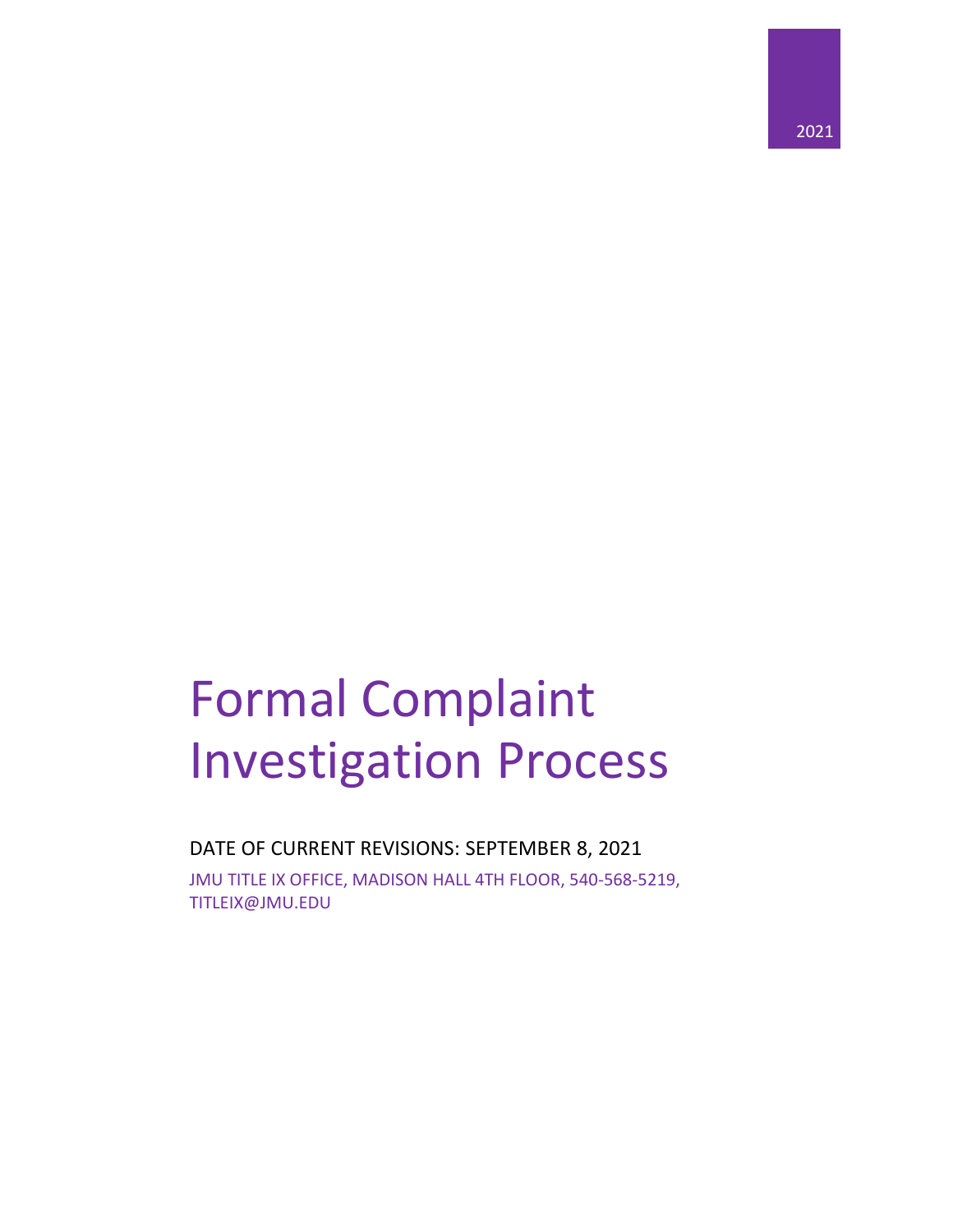# Contents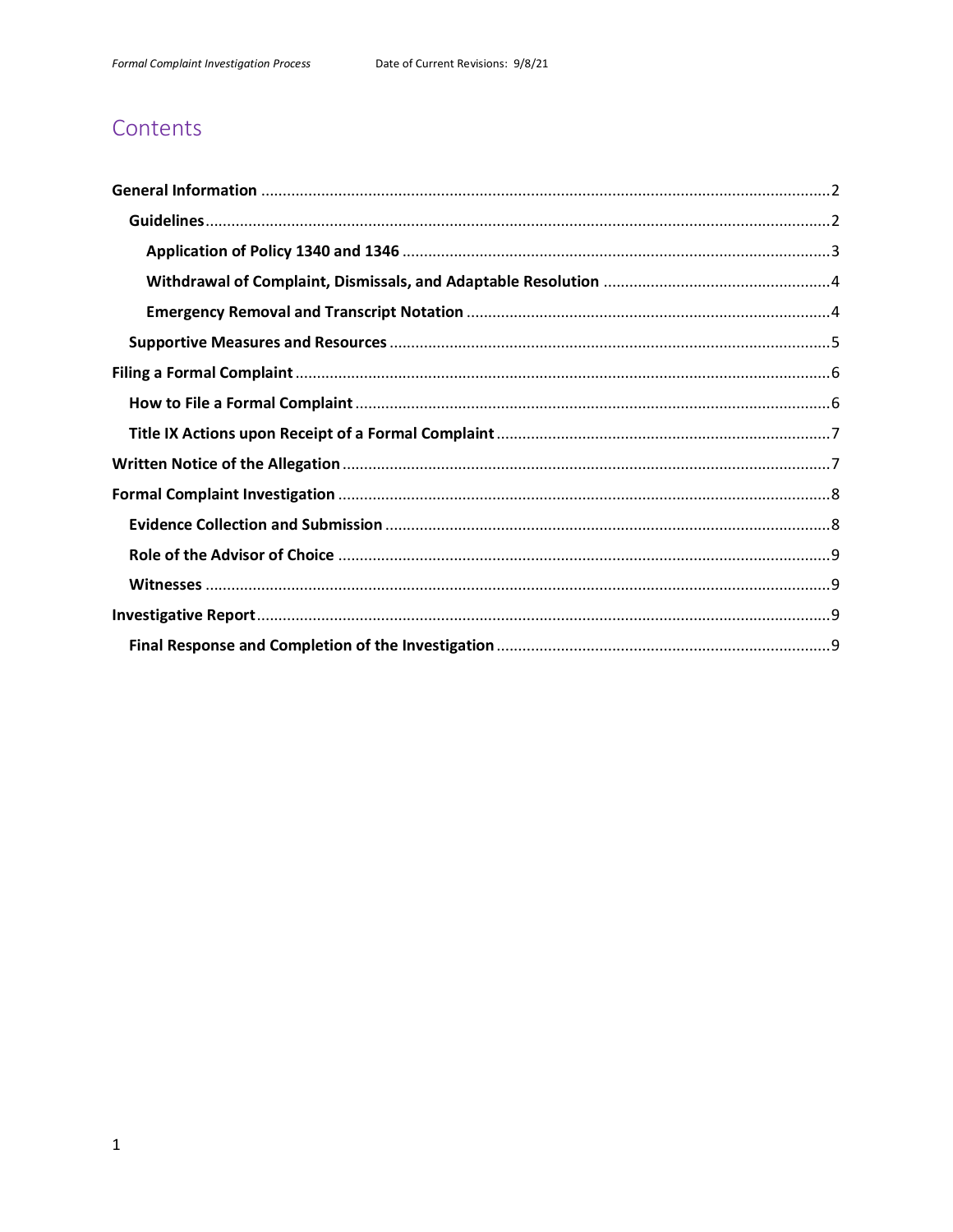# General Information

#### <span id="page-2-0"></span>**Title IX Office**

The [Title IX Office](https://www.jmu.edu/access-and-enrollment/titleIX/index.shtml) is responsible for conducting prompt and equitable investigations of formal complaints of Title IX sexual harassment as defined in [Policy 1346,](https://www.jmu.edu/JMUpolicy/policies/1346.shtml) or sexual misconduct, as defined in [Policy 1340.](https://www.jmu.edu/JMUpolicy/policies/1340.shtml) The presumption is that no policy violation has occurred unless proven otherwise by a preponderance of the evidence in an adjudication process.

The Title IX Office, including coordinators and investigators, receive training on how to serve impartially, including by avoiding pre-judgment of facts at issue, conflicts of interest, and bias. Title IX personnel who conduct investigations also receive training on issues of relevance and how to create an investigative report that fairly summarizes relevant evidence. Materials used to train the Title IX Office including coordinators and investigators can be found on the [Title IX Website.](https://www.jmu.edu/access-and-enrollment/titleIX/index.shtml)

#### **Deadlines and Extensions**

Anticipated timelines, deadlines, restrictions, or procedures detailed here will not be altered except in necessary or extreme circumstances, for good cause, in order to uphold the intent of the process, as determined by the Title IX Office. If an extension is granted, the complainant and respondent in a formal complaint will be informed of the reason for the extension. Complainants and respondents may request extensions for good cause under these procedures. The determination regarding whether or not an extension will be granted rests with the Title IX Coordinator.

#### **Communication and Meetings**

The Title IX Office communicates with university students and employees using the university student or employee's assigned JMU email address. As laid out in [Policy 1209,](https://www.jmu.edu/JMUpolicy/policies/1209.shtml) university community members are responsible for regularly checking and maintaining their assigned email accounts.

Email correspondence including notifications sent by the Title IX Office are considered received 24 hours after the date and time the correspondence was sent.

Meetings under these procedures will generally be scheduled during regular university business hours, which are Monday-Friday, 8:00 AM – 5:00 PM, unless the university is closed. If the Title IX Office assigns a meeting time and date to a party participating in these procedures, such meetings for students will be set around the student's academic schedule. Such meetings for employees will be scheduled to take place during regular university business hours.

#### <span id="page-2-1"></span>**Guidelines**

#### **Reporting to Law Enforcement**

Filing a formal complaint with the Title IX Office does not restrict the complainant's ability to also report criminal conduct to law enforcement and to pursue both options simultaneously or not at all. Individuals who have experienced or become aware of sexual misconduct or Title IX sexual harassment are encouraged to report incidents directly to law enforcement.

#### **Freedom of Speech and Academic Freedom**

These formal complaint investigation procedures do not restrict or impair: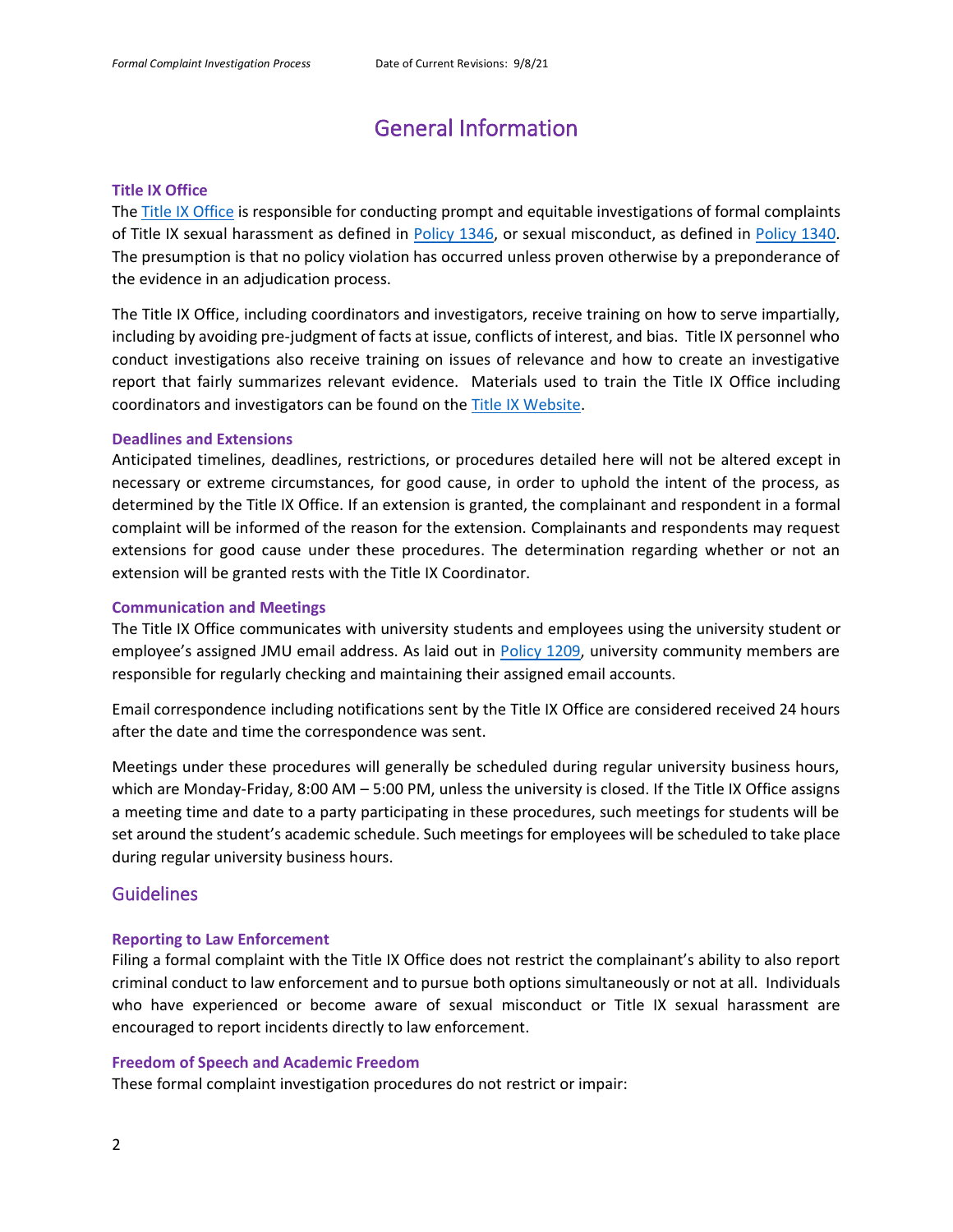- The exercise of rights protected under the United States Constitution such as the right to free speech.
- The ability of the complainant and respondent to discuss the allegations that are the focus of a formal complaint investigation or to gather evidence for the purpose of the investigation.
- The rights of faculty members and students of the institution to academic freedom.

#### **Good Faith**

All individuals participating in procedures under [Policy 1346](https://www.jmu.edu/JMUpolicy/policies/1346.shtml) or [Policy 1340](https://www.jmu.edu/JMUpolicy/policies/1340.shtml) are presumed to be acting in good faith. Failure to act in good faith in bringing an allegation under Policy 1346 or Policy 1340, failure to act in good faith in participating during any proceedings under Policy 1346 or Policy 1340, or in any other capacity concerning Policy 1346 or Policy 1340 constitutes a form of misconduct and may result in sanctions separate from, and not dependent on, the outcome of any report or formal complaint under Policy 1346 or Policy 1340.

#### **Prohibition on Retaliation**

The university prohibits retaliation against a group or individual exercising rights under and/or participating in, or refusing to participate in, any procedures under Policy 1346 or Policy 1340. Retaliation constitutes a form of misconduct and may result in sanctions separate from, and not dependent on, the outcome of any report or formal complaint filed under Policy 1346 or Policy 1340. Complaints of alleged retaliation are not handled under these procedures and if received by the Title IX Office, are referred directly to the university authority responsible for adjudicating claims of retaliation.

#### **Amnesty**

The university generally will not pursue alleged policy violations of personal consumption of alcohol or drugs for complainants, respondents, and witnesses in procedures under Policy 1346 or Policy 1340.

#### **Voluntary Participation**

Participation in the formal complaint investigation and hearing process is voluntary for the complainant, respondent, and witnesses and the university has no mechanism for compelling individuals to participate.

#### <span id="page-3-0"></span>**Application of Policy 1340 and 1346**

Pursuant to *Policy 1340 6.9.8 Application of Policy 1340 and 1346*, If conduct is within the scope and jurisdiction of both Policy 1340-Sexual Misconduct and Policy 1346- Title IX Sexual Harassment, Policy 1346-Title IX Sexual Harassment will govern. However, if a complaint or portions thereof are dismissed under Policy 1346-Title IX Sexual Harassment, they may still be investigated and adjudicated under Policy 1340-Sexual Misconduct if the allegations remain within the scope of Policy 1340.

Some incidents may involve conduct that is prohibited under Policy 1346-Title IX Sexual Harassment, and other conduct that is prohibited under Policy 1340-Sexual Misconduct. When both policies apply for different conduct arising out of the same incident or pattern of incidents, the university may investigate and adjudicate all allegations simultaneously under each policy. If the university consolidates the investigation and adjudication under both policies, then the adjudication procedures applicable to Policy 1346-Title IX Sexual Harassment will apply. Alternatively, the university may choose to investigate and adjudicate the conduct separately under each policy.

Formal complaints alleging (1) sexual harassment on the basis of hostile environment under Policy 1340- Sexual Misconduct (conduct that is sufficiently severe, persistent, or pervasive, and objectively offensive in a manner that interferes with, limits, or denies the person the ability to participate in or benefit from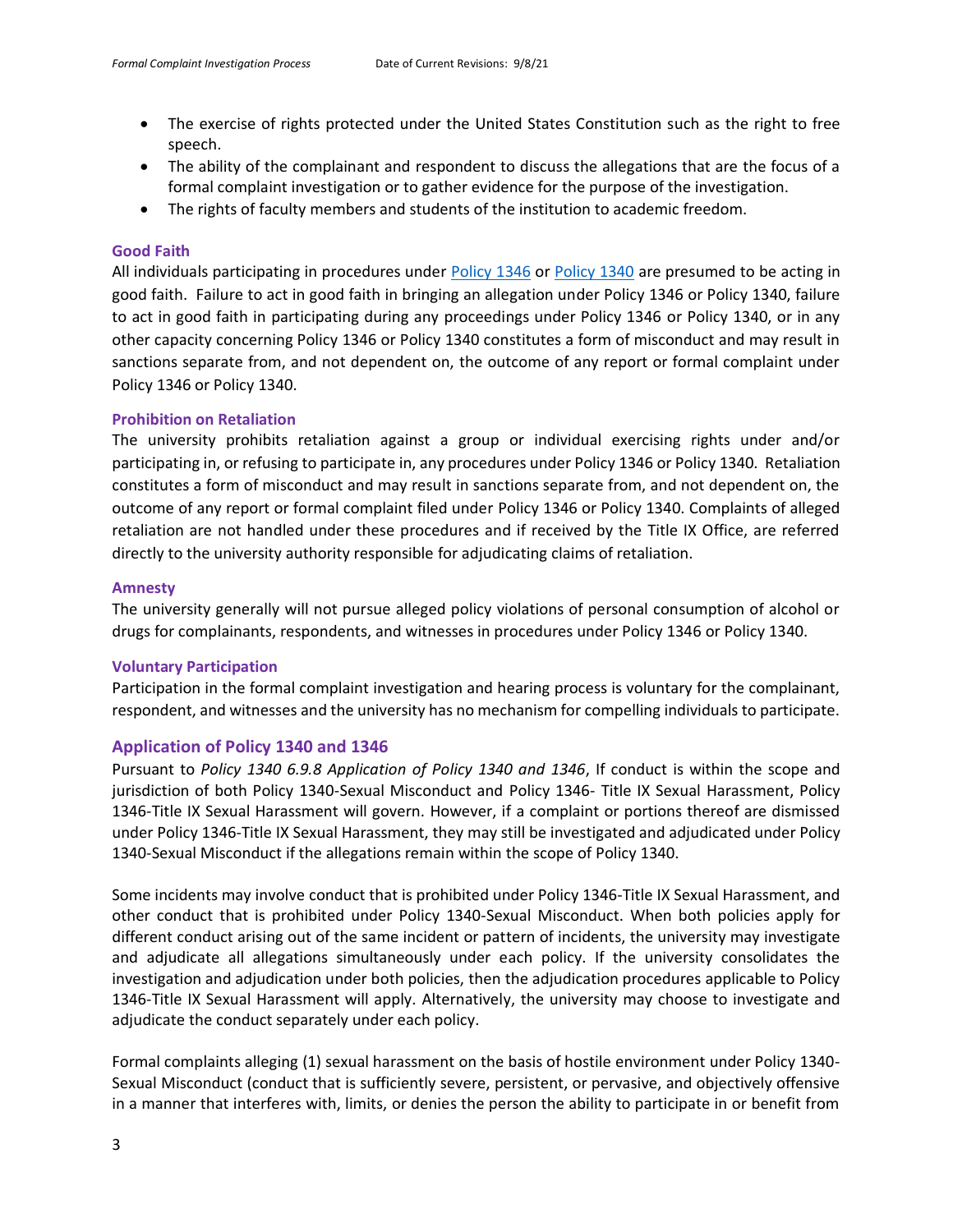the institution's education programs or activities) and (2) sexual harassment under Policy 1346-Title IX Sexual Harassment on the basis of unwelcome conduct determined by a reasonable person to be so severe, pervasive, and objectively offensive that it effectively denies a person equal access to the university's education program or activity, may be investigated and adjudicated simultaneously under both policies. If the university consolidates the investigation and adjudication under both policies, then the adjudication procedures applicable to Policy 1346-Title IX Sexual Harassment will apply. The decision maker will make a decision on the allegations under both Policies 1340 and 1346, providing a written rationale for allegations under each policy. Alternatively, the university may choose to investigate and adjudicate the conduct separately under each policy.

#### <span id="page-4-0"></span>Withdrawal of Complaint, Dismissals, and Adaptable Resolution

#### **Withdrawal of Complaint, Dismissals**

The complainant may withdraw a formal complaint at any time during the investigation and hearing, prior to the determination of an outcome, by notifying the Title IX Coordinator in writing. Such notification may result in discretionary dismissal under Policy 1346 or 1340 as applicable.

Circumstances that may lead to mandatory or discretionary dismissal of a formal complaint of Title IX Sexual Harassment may be found in Policy 1346. Circumstances that may lead to mandatory or discretionary dismissal of a formal complaint of sexual misconduct may be found in Policy 1340. The Title IX Office is responsible for informing the complainant and respondent of a dismissal of a formal complaint under Policy 1340 or 1346 as applicable.

#### **Alternative Resolution**

The university does not require complainants and respondents to initiate or participate in an alternative resolution process. In certain cases, after the filing of a formal complaint, an alternative resolution process may be available in lieu of the formal complaint process. Complainants or respondents interested in pursuing an alternative resolution process may contact the Title IX Office for more information.

#### <span id="page-4-1"></span>Emergency Removal Pending and Transcript Notation

#### **Emergency Removal**

A respondent may be temporarily suspended from attendance and enrollment, suspended from any other education program or activity including employment, and/or issued a no-trespass banning the person from campus. Refer to [Policy 1346](https://www.jmu.edu/JMUpolicy/policies/1346.shtml) or [Policy 1340](https://www.jmu.edu/JMUpolicy/policies/1340.shtml) as applicable for more information on the circumstances that may prompt a consideration for emergency removal and the procedures used by the university in such circumstances.

#### **Transcript Notation**

If a student Respondent withdraws while under investigation for an allegation of sexual violence, defined as physical sexual acts perpetrated against a person's will or against a person incapable of giving consent, a notation will be placed on the student respondent's transcript until a final decision in the case is rendered. In cases where a student respondent is found responsible and suspended or expelled for sexual violence a notation will be placed on the student respondent's transcript for the duration of the suspension or expulsion.

Such notations will read, as applicable: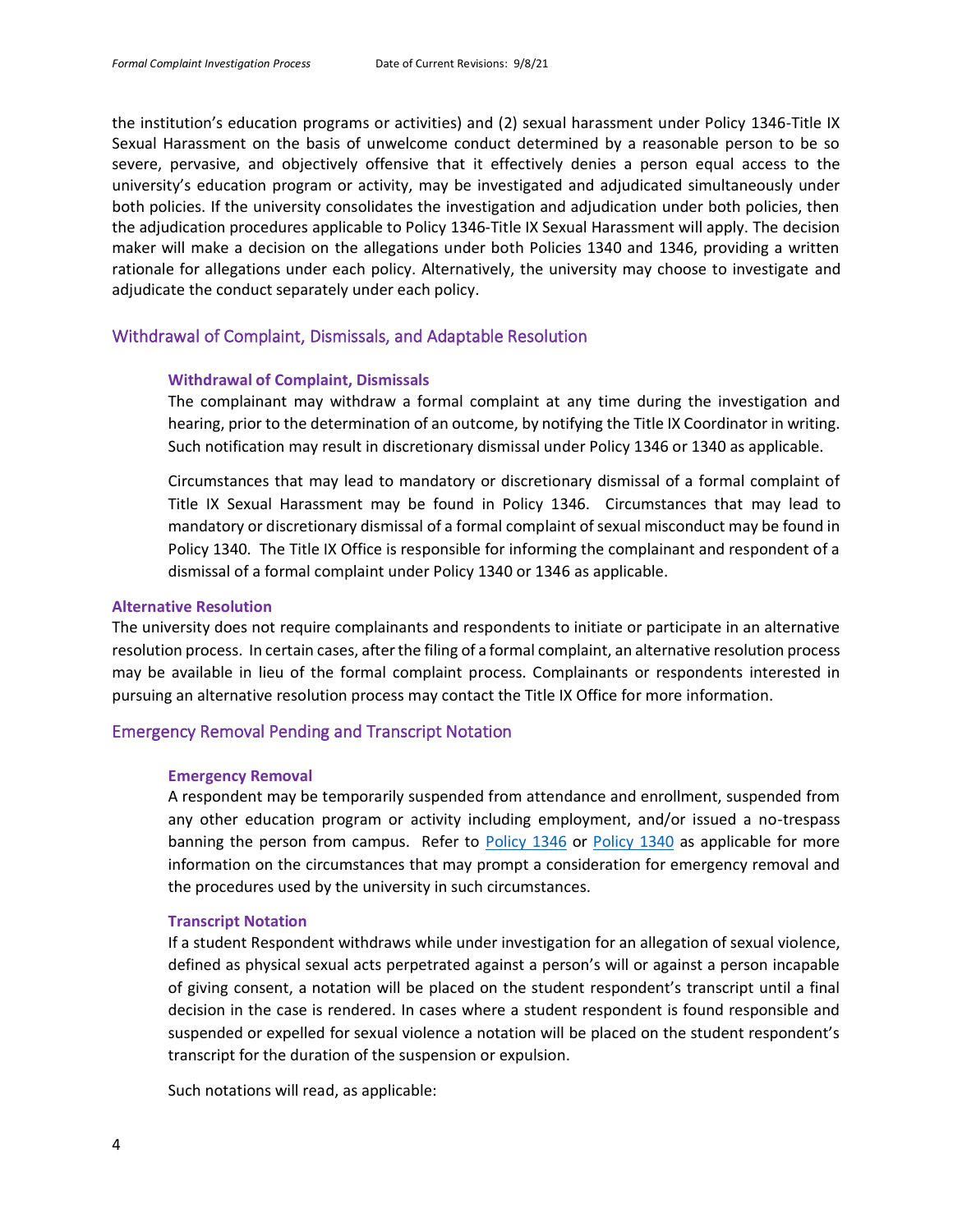- Withdrew while under investigation for violation of Student Standards of Conduct
- Expelled for violation of Student Standards of Conduct
- Suspended for violation of Student Standards of Conduct

Student respondents receiving a transcript notation for a suspension will have it automatically removed by the Office of the Registrar once the suspension period has ended. After a period of three years, students may contact the [Office of Student Accountability and Restorative Practices](https://www.jmu.edu/osarp/) to request removal of a notation for good cause shown.

#### <span id="page-5-0"></span>Supportive Measures and Resources

Reasonably available supportive measures and resources are available to JMU students and employee complainants and respondents and may include but are not limited to the following:

#### **Supportive Measures Available through the Title IX Office:**

- Issuance of a two way no contact order if both parties are current JMU students and/or employees.
- Assistance connecting to law enforcement and other on-campus and off-campus resources.
- *For students*: Communication to Instructors regarding absences and requests for academic assistance. Assistance with temporary on-campus housing changes.
- *For Employees*: Referral to Human Resources to learn about resources available through benefits package.

#### **On Campus Resources for Students and Employees**

[James Madison University Police Department:](https://www.jmu.edu/publicsafety/) General information and assistance (540-568-6912), oncampus emergencies (540-568-6911), campus safety escorts (540-568-6913).

#### **Confidential On Campus Resources for Students**

- Confidential victim advocacy, safety planning, accompaniment, assistance with obtaining protective orders: [Victim Advocacy](https://www.jmu.edu/healthcenter/survivor-advocacy/index.shtml)**,** 3rd Floor SSC, 540-568-6552 (ask for an advocate).
- Confidential personal and group counseling: [JMU Counseling Center,](https://www.jmu.edu/counselingctr/) 3rd Floor SSC, 540-568-6552.
- Confidential medical care, STI testing, urgent care services: [University Health Center,](https://www.jmu.edu/healthcenter/) 1st Floor SSC, 540-568-6178.

#### **On Campus Resources for Employees**

- [Human Resources,](https://www.jmu.edu/humanresources/index.shtml) Wine Price Building, 540-568-6165
- *For Faculty*: Faculty Ombudsperson, available by appointment. For contact information, go to the [JMU Faculty Ombudsperson webpage.](https://www.jmu.edu/academic-affairs/faculty-ombudsperson/faculty-contact.shtml)

#### **Community Resources available for Students and Employees**

- Confidential survivor advocacy, medical accompaniment, confidential group and individual counseling, assistance with obtaining protective orders, 24 HR crisis hotline: [The Collins Center,](https://www.thecollinscenter.org/) 540-432-6430.
- Medical care, SANE exams, STI testing, mental health counseling, emergency health services: [Sentara RMH Medical Center,](https://www.sentara.com/harrisonburg-virginia/hospitalslocations/locations/sentara-rmh-medical-center.aspx) 2010 Health Campus Drive, Harrisonburg, 22801.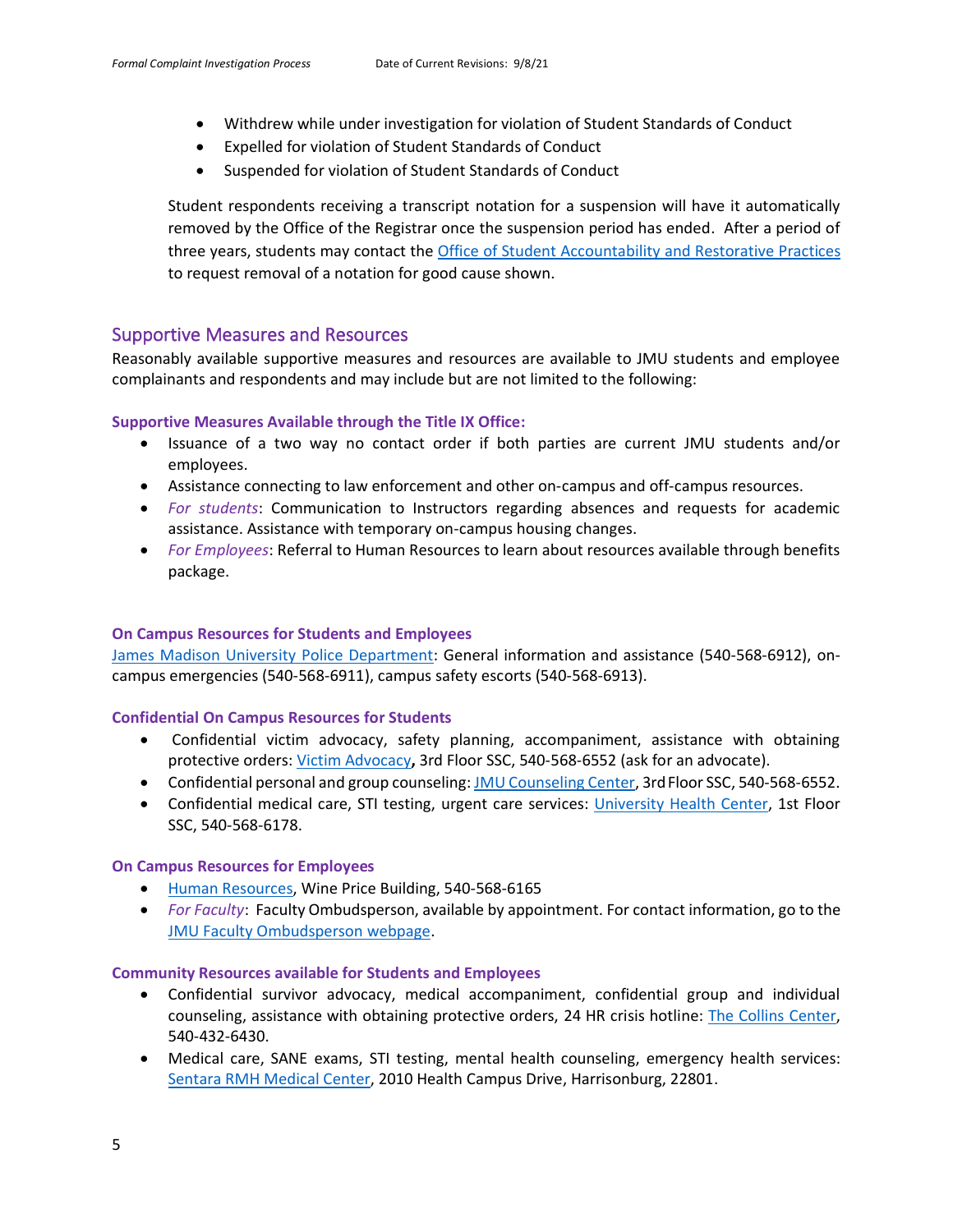- To report criminal activity or assistance obtaining a protective order in the City of Harrisonburg: [Harrisonburg Police Department,](https://www.harrisonburgva.gov/police) Emergencies (911), Non-Emergency and assistance with protective orders (540-434-4436).
- <span id="page-6-0"></span>• To report criminal activity or receive assistance obtaining a protective order in Rockingham County: [Rockingham County Sherriff's Office](http://www.rcso-va.com/), Emergencies (911), Non-Emergency and assistance with protective orders (540-564-3800).

# Filing a Formal Complaint

### <span id="page-6-1"></span>How to File a Formal Complaint

A complainant may file a formal complaint alleging sexual harassment, as defined i[n Policy 1346,](https://www.jmu.edu/JMUpolicy/policies/1346.shtml) or sexual misconduct, as defined in [Policy 1340,](https://www.jmu.edu/JMUpolicy/policies/1340.shtml) against a respondent who is currently employed by, an affiliate, or a student of the institution, and requesting that the university investigate the allegation, directly with the Title IX Office electronically, 24 hours a day, 7 days a week, by emailing the formal complaint to [titleix@jmu.edu,](mailto:titleix@jmu.edu) or by mailing the formal complaint to Title IX Office, Attn: Title IX Coordinator, MSC 7806, James Madison University, Harrisonburg, VA 22807. A complainant may submit their written formal complaint to the Title IX office in person during regular business hours. At the time of filing a formal complaint, a complainant must be participating in or attempting to participate in an education program or activity of the university.

#### **Information to Include in the Formal Complaint**

The formal complaint must include the complainant's physical or digital signature, or otherwise indicate that the complainant is the person filing the formal complaint. In addition to the complainant's name, the formal complaint document that is filed should include:

- The name of the respondent
- The approximate date, time, and location of the alleged incident
- A description of the incident that the complainant would like the university to investigate.
- Impact on the learning/working environment at JMU of the complainant

**Please Note**: When the written notice of allegation is sent, the respondent will be invited to inspect and review the formal complaint before the respondent would be expected to participate in any investigation interviews or respond in any way to the investigation.

#### **Assistance with Filing**

The filing of a formal complaint is meant to be an accessible process without barriers. The Title IX Office invites complainants who may not be able, for any reason, to file a formal complaint in the format recommended in these procedures to contact the Title IX Office for assistance. Such assistance is not to be in any way construed as pressure to file a formal complaint or a presumption on the part of the Title IX Office that a violation of policy has occurred.

#### **Special Circumstances**

In cases where there is an increased risk to individual or community safety, the university may instruct the Title IX Coordinator to sign a formal complaint in order to initiate an investigation, even if the complainant does not wish to move forward. In those cases, the Title IX office will promptly contact the complainant in accordance with these procedures and the complainant will maintain their right to participate fully as outlined in the written notice of allegation. The signing of a formal complaint by the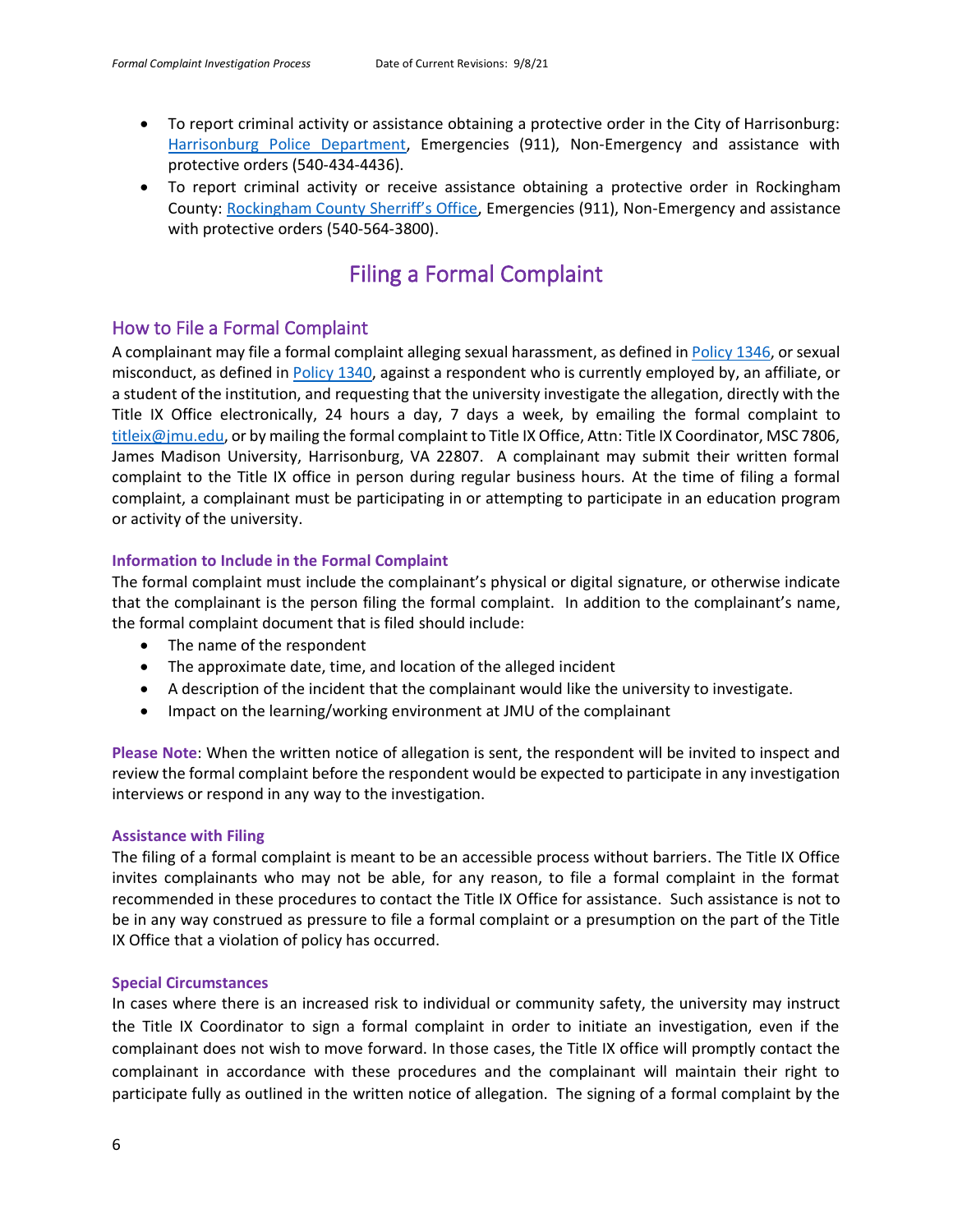Title IX Coordinator does not mean the Title IX Coordinator will be participating in the process as the complainant.

## <span id="page-7-0"></span>Title IX Actions upon Receipt of a Formal Complaint

Upon receipt of the formal complaint, The Title IX Coordinator or another member of the Title IX Office staff, will promptly contact the complainant to verify that the complainant completed and submitted the formal complaint, verify that the complainant is requesting the Title IX Office to investigate the formal complaint, review the procedures that will be used to investigate the formal complaint, including the right to bring an advisor of choice to any formal complaint meeting and proceedings, and discuss reasonably available supportive measures.

## Written Notice of the Allegation

<span id="page-7-1"></span>The Title IX Office will then send written notice of the allegation of the formal complaint to the respondent. The complainant will also receive a copy of the written notification of the allegation. The notification shall generally state and include:

- The date, time, and location of the alleged incident and the names, if known, of the complainant and respondent.
- The specific policy alleged to have been violated and that if other allegations are uncovered during the course of an investigation, The Title IX Office will send a separate written notification of allegation.
- Information regarding formal complaint investigation procedures and adjudication procedures.
- Information about reasonably available supportive measures.
- The right of the complainant and respondent to bring an advisor of their choice to any meetings and proceedings and information on the role of the advisor in the investigation procedures.
- The presumption that no policy violation has occurred unless proven otherwise by a preponderance of the evidence in an adjudication process and that in conducting the investigation the Title IX Office serves fairly and impartially.
- The right of the respondent to inspect and review the formal complaint submitted by the complainant, before participating in an investigative interview or submitting a response.
- The name of the individual assigned to conduct the formal complaint investigation.
- The equal opportunity of both parties to have sufficient time to prepare before participating in investigative interviews.
- The equal opportunity of both parties to submit evidence and inspect and review evidence submitted
- The equal opportunity of the complainant and respondent to have 10 days upon receipt of notification from the investigator to submit a response to the evidence collected before the investigator drafts the investigative report.
- The equal opportunity of the complainant and respondent to have 48 hours to submit a response to the investigative report, upon receipt of the report.
- The prohibition against retaliation for parties participating in procedures under [Policy 1346](https://www.jmu.edu/JMUpolicy/policies/1346.shtml) and [1340.](https://www.jmu.edu/JMUpolicy/policies/1340.shtml)
- That parties are instructed to preserve any potentially relevant evidence in any format.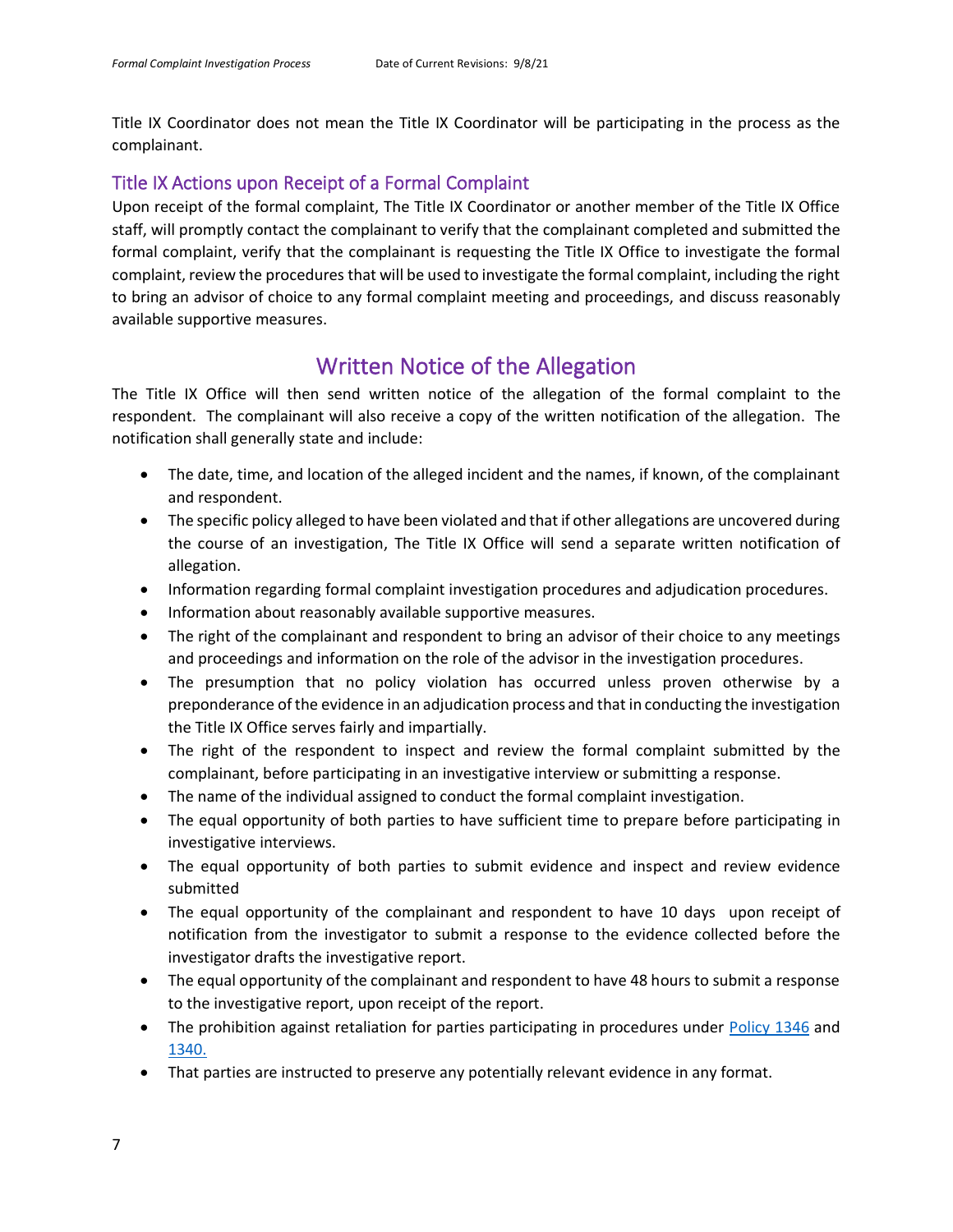- That the formal complaint investigation is the only opportunity prior to a hearing for the complainant and respondent to submit evidence and statements.
- That the formal complaint investigation is the only opportunity prior to a hearing for witnesses to be interviewed.
- How to access information about options that may exist for alternative resolution.
- How to schedule an appointment with the Title IX Office to ask questions regarding the procedures and discuss supportive measures.

The Title IX Office will make reasonable efforts to contact and discuss procedures and supportive measures with the respondent and will make the formal complaint document submitted by the complainant available to the respondent before the respondent is expected to participate in any investigation proceedings. However, the decision as to whether or not to participate rests with the respondent.

## Formal Complaint Investigation

<span id="page-8-0"></span>The assigned investigator will generally follow the procedures listed here and will attempt to make contact with the complainant, respondent, and witnesses for the purpose of interviewing them and collecting evidence for the Investigation. The complainant and respondent may have an advisor of their choice at any meetings under these proceedings. The complainant, respondent, and witnesses are invited to participate in investigation interviews and may submit any information, including their own written statement, they would like to submit for the investigation with the understanding that the complainant, respondent, and their advisors will have full access to all materials collected by and submitted to the investigator for the formal complaint investigation.

#### <span id="page-8-1"></span>Evidence Collection and Submission

The Title IX Office is responsible for gathering evidence for the investigation. The complainant and respondent are also welcome to submit any and all evidence for the investigation prior to the completion of the investigative report. Evidence submitted for the investigative report by any party will be made available to the complainant, respondent, and their advisors for inspection and review.

The Title IX Office does not have a mechanism for compelling individuals or agencies to share documents, video, and audio that may be relevant to the investigation of a formal complaint including but not limited to medical reports, educational records, correspondence (either electronic or mailed) that may have taken place between parties involved, surveillance video, police reports, personal text messages, phone records, other electronic communication, pictures, video, maps, room layouts, etc. If the university is unable to obtain such information, parties who wish to include any such information, may submit it directly to the investigator.

The Title IX Office cannot access, accept, consider, disclose or otherwise use a party's records that are made or maintained by a physician, psychiatrist, psychologist, or other recognized professional or paraprofessional acting in the professional or paraprofessional's capacity, or assisting in that capacity, and which are made or maintained in connection with the provision of treatment to the party, unless the party voluntarily, provides written consent to the Title IX Office to include the information in the investigation.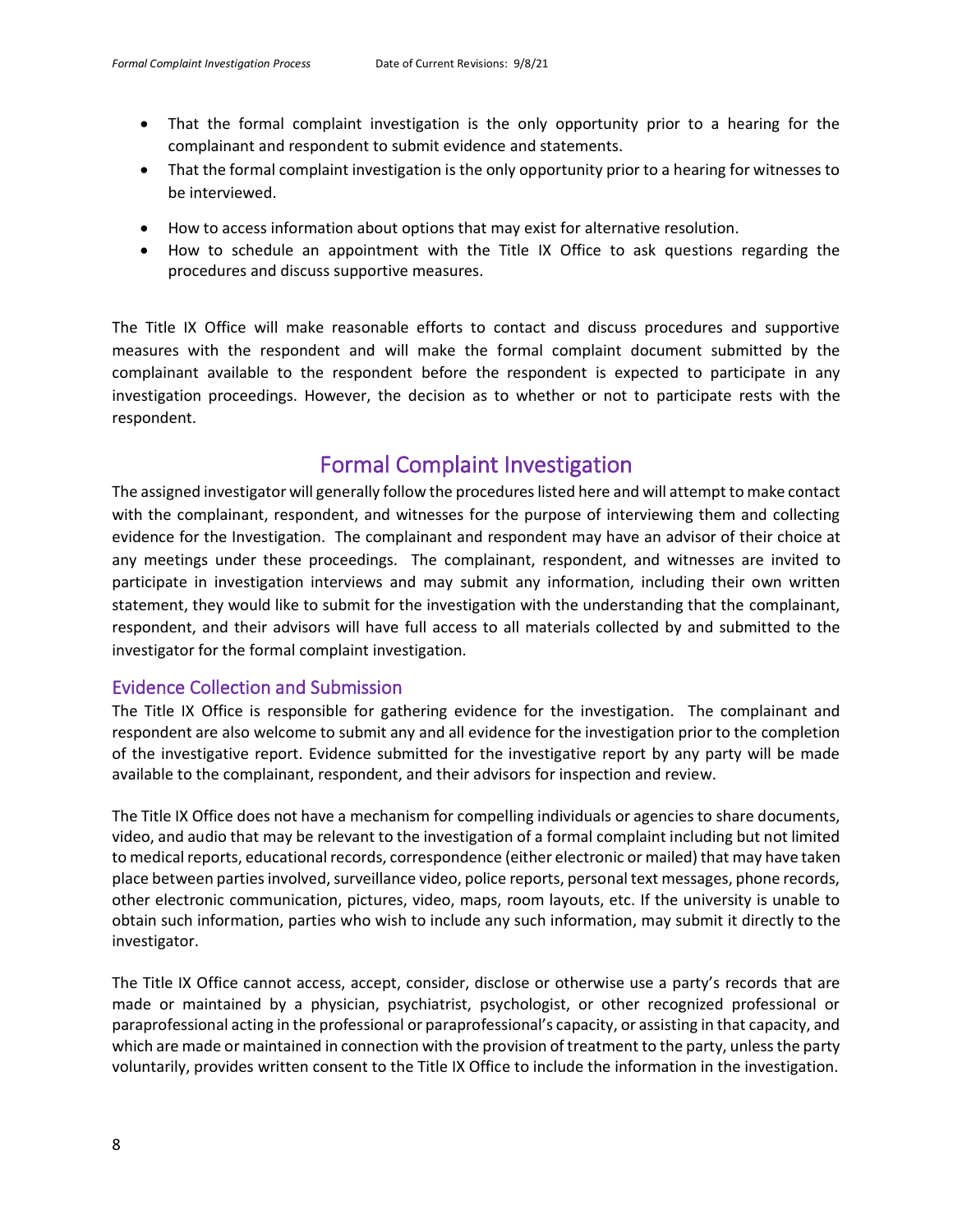#### <span id="page-9-0"></span>Role of the Advisor of Choice

The role of the advisor of choice is to serve as a support person to the party they are serving as advisor for. The advisor of choice may speak directly with the party they are providing support for and may ask clarifying questions about policy and procedure of the Title IX Office and the investigator. However, an advisor of choice may not speak for the party they are supporting during the investigation of the formal complaint. The complainant and respondent may need to provide written permission for their respective advisor of choice to directly receive the investigative report.

#### <span id="page-9-1"></span>**Witnesses**

For the purpose of these procedures, a witness is an individual who has information about the alleged incident(s) that is (are) the focus of the formal complaint investigation.

Generally, the investigator will identify witnesses to contact for the investigation of the formal complaint. The complainant and respondent may also identify witnesses.

The complainant and respondent may also elect to submit statements they have gathered independently from witnesses for the investigation. Though, any such statements will be accepted for the investigation, the investigator will still attempt to make contact with the witness for the purpose of conducting an interview.

While the investigator will make reasonable attempts to reach out to all potential witnesses, there is no mechanism for Title IX Office to compel witnesses to be interviewed.

## Investigative Report

<span id="page-9-2"></span>The general timeframe for evidence collection will be 20 business days. The evidence collected will then be made available to the complainant, respondent, and their respective advisors of choice for inspection and review. The complainant and respondent will have up to ten calendar days to submit a response to the evidence, after which the investigator will not be required to accept late submissions*.* 

Upon receipt of the complainant and respondent's written response to the evidence, the investigator will have up to 10 business days to write an investigative report that fairly summarizes all relevant evidence, takes into account the written responses submitted by the complainant and respondent, and includes a timeline of procedural steps taken from receipt of the formal complaint forward. The investigative report will not contain any finding or recommendations. Alternatively, the investigator may provide the parties with written notice extending the investigation and explain the reasons for the extension.

The Title IX Office will exclude from the investigative report any information that pertains to the sexual predisposition of the complainant and respondent. The Title IX Office will also exclude from the investigative report any information about the complainant or respondent's prior sexual behavior unless such information is offered to prove that someone other than the respondent committed the conduct alleged by the complainant, or if it concerns specific incidents of the complainant's prior sexual behavior with respect to the respondent and is offered to prove consent.

#### <span id="page-9-3"></span>Final Response and Completion of the Investigation

The investigative report will be provided to the complainant, respondent, and their advisors of choice. The complainant and respondent will have 48 hours from the time the investigative report is made